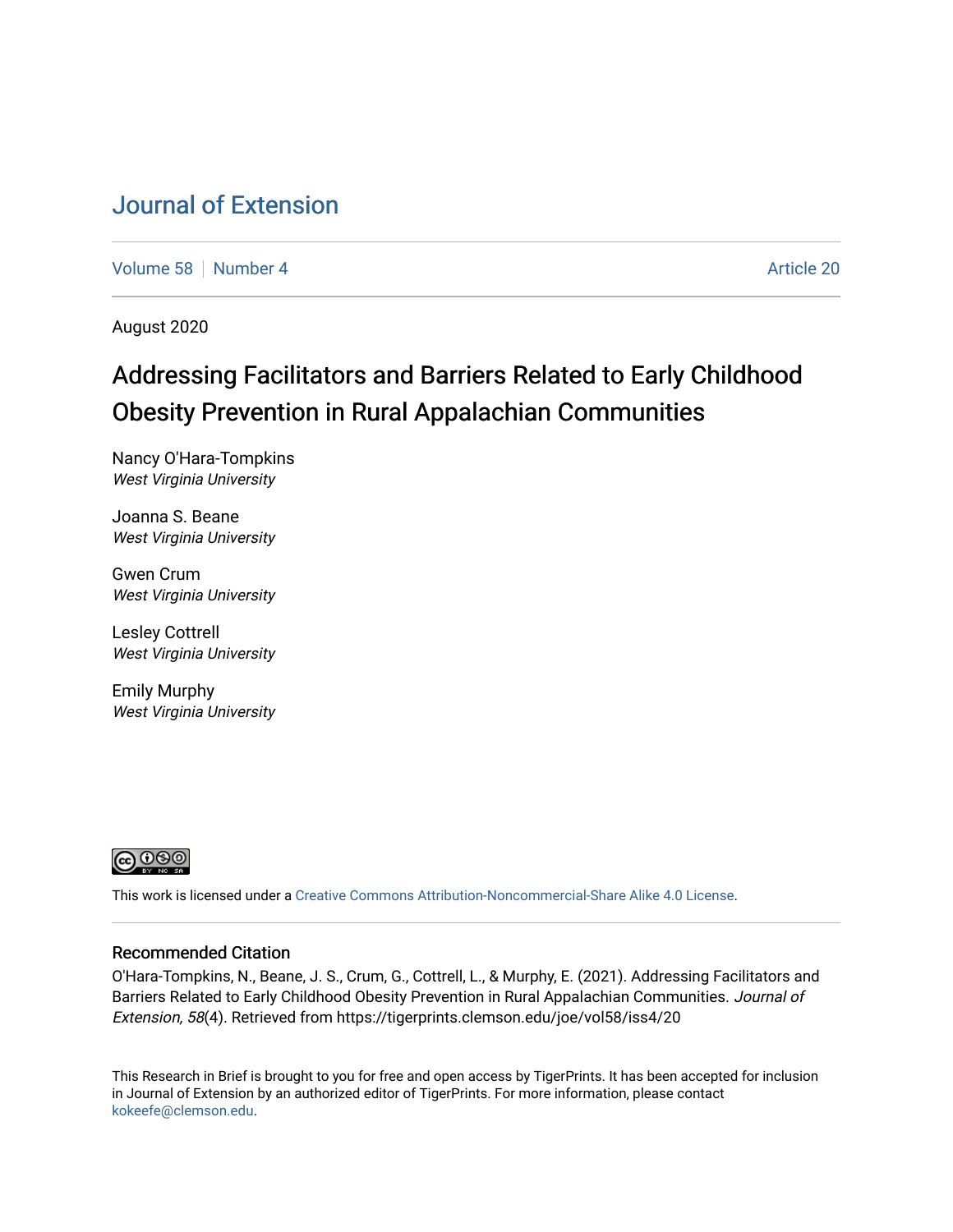

**August 2020 Volume 58 Number 4 Article #v58-4rb2 Research In Brief**

# **Addressing Facilitators and Barriers Related to Early Childhood Obesity Prevention in Rural Appalachian Communities**

#### **Abstract**

Through a community-focused needs assessment conducted in rural Appalachia, we gauged perceptions of facilitators and barriers related to healthful eating and physical activity for young children and identified suggestions for improvement. Thirty-seven key informant interviews and three caregiver focus group sessions were coded and analyzed for key themes. Limited community resources emerged as a barrier to both healthful eating and physical activity. Suboptimal communication about existing opportunities was also identified. Community members reviewed the needs assessment data and implemented initiatives to address identified needs. The importance of Extension-facilitated needs assessments in rural settings to shape health initiatives to local contexts is highlighted.

**Keywords:** [early childhood](https://joe.org/search-results.php?cx=010816128502272931564%3Aopgn_voyplk&cof=FORID%3A10&ie=UTF-8&q=early childhood&sa=Search+JOE#1039\), [obesity prevention](https://joe.org/search-results.php?cx=010816128502272931564%3Aopgn_voyplk&cof=FORID%3A10&ie=UTF-8&q=obesity prevention&sa=Search+JOE#1039\), [needs assessment](https://joe.org/search-results.php?cx=010816128502272931564%3Aopgn_voyplk&cof=FORID%3A10&ie=UTF-8&q=needs assessment&sa=Search+JOE#1039\), [eating](https://joe.org/search-results.php?cx=010816128502272931564%3Aopgn_voyplk&cof=FORID%3A10&ie=UTF-8&q=eating&sa=Search+JOE#1039\), [physical activity](https://joe.org/search-results.php?cx=010816128502272931564%3Aopgn_voyplk&cof=FORID%3A10&ie=UTF-8&q=physical activity&sa=Search+JOE#1039)

#### **Nancy O'Hara-Tompkins**

Research Assistant Professor Department of Social and Behavioral **Sciences** School of Public Health West Virginia University Morgantown, West Virginia [ntompkins@hsc.wvu.e](mailto:ntompkins@hsc.wvu.edu) [du](mailto:ntompkins@hsc.wvu.edu)

#### **Emily Murphy**

Obesity Prevention Specialist West Virginia University Extension Service Morgantown, West Virginia [Emily.Murphy@mail.w](mailto:Emily.Murphy@mail.wvu.edu) [vu.edu](mailto:Emily.Murphy@mail.wvu.edu)

**Johnna S. Beane** Research Associate West Virginia University Extension Service Charleston, West Virginia [Jbeane2@suddenlink.n](mailto:Jbeane2@suddenlink.net) [et](mailto:Jbeane2@suddenlink.net)

**Gwen Crum** Extension Agent, Families and Health West Virginia University Extension Service Parkersburg, West Virginia [Gwen.Crum@mail.wvu](mailto:Gwen.Crum@mail.wvu.edu) [.edu](mailto:Gwen.Crum@mail.wvu.edu)

**Lesley Cottrell** Professor, Department of Pediatrics

School of Medicine West Virginia **University** Morgantown, West **Virginia** [lcottrell@hsc.wvu.edu](mailto:lcottrell@hsc.wvu.edu)

### **Background**

The prevalence of childhood obesity has nearly tripled over the past 30 years as approximately 17% of children and adolescents aged 2–19 years are obese (Centers for Disease Control and Prevention, 2018).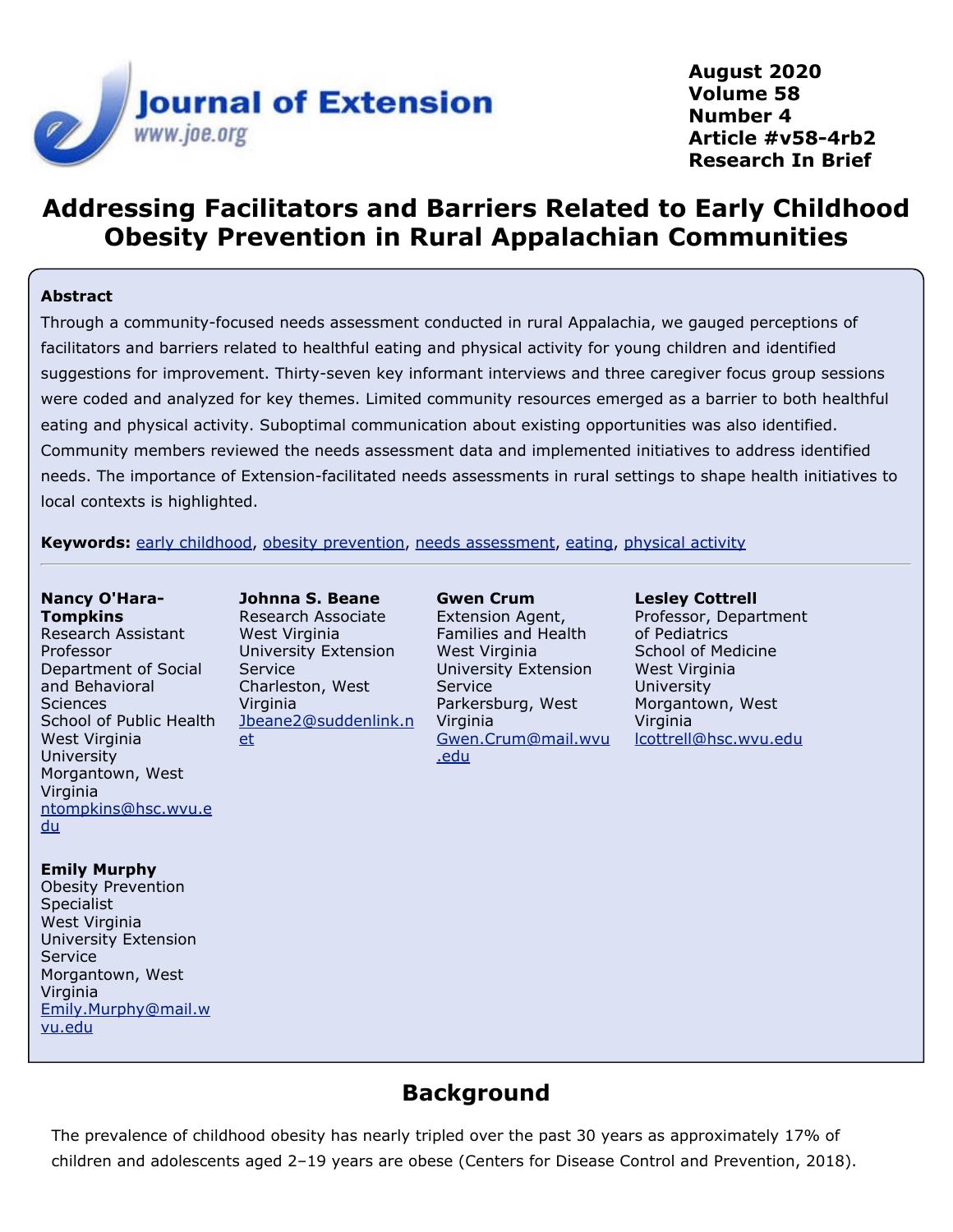Preventing obesity in early childhood is a public health priority because childhood obesity often leads to adult obesity and is challenging to reverse if children are obese by age 5 (Cunningham, Kramer, & Narayan, 2014). A focus on rural children is particularly warranted as they are at higher risk for developing obesity than their metropolitan counterparts (Johnson & Johnson, 2015). Numerous barriers to healthful eating and physical activity (PA) for young children in rural and low-income communities have been identified, including social norms that promote unhealthful eating (Seguin, Connor, Nelson, Lacroix, & Eldridge, 2014), long distances to relevant destinations, (Finklestein, Petersen, & Schottenfeld, 2017), and built environment challenges (e.g., limited sidewalks) (Hessler, 2009).

Herein we describe (a) a needs assessment we conducted in West Virginia prior to implementation of a childhood obesity prevention project in early care and education settings (Bowen et al., 2020) and (b) the community-wide actions taken to address identified needs. Our team comprised university faculty from Extension and Public Health as well as county-level Extension professionals. Intended audiences for this article include Extension professionals addressing early childhood obesity prevention in rural settings who aim to change not only individual behavior but also the broader environment in which young children and families live.

West Virginia, a predominantly rural state and the only state entirely in Appalachia, has high mortality rates for obesity-related diseases such as heart disease, stroke, cancer and type 2 diabetes (Appalachian Regional Commission, 2017). Our needs assessment, which was funded as part of the Centers for Disease Control and Prevention High Obesity Project (Murriel, Kahin, Pejavara, & O'Toole, 2020), coincided with two major shifts in the Extension world: the addition of PA promotion to the Farm Bill in 2014 (Harden, Gunter, & Lindsay, 2018; U.S. Department of Agriculture Farm Service Agency, 2014) and Extension's assuming a more public health– oriented approach with the adoption of Cooperative Extension's National Framework for Health and Wellness (Braun et al., 2014). These shifts were accompanied by expectations that Extension professionals would promote healthful eating and PA in the context of the social ecological model (SEM) (Sallis & Owen, 2015). The SEM is a multilevel approach that promotes policy, systems, and environmental (PSE) changes rather than focusing solely on the individual level (Leeman, Myers, Ribisl, & Ammerman, 2015; Murriel et al., 2020; Smathers & Lobb, 2015). A recent survey of Extension professionals revealed a less than thorough understanding of PSE changes (Smathers et al., 2019).

### **Methods**

We conducted key informant interviews and caregiver focus group sessions in the three counties involved in our project. Key informant interviews and focus group session protocols and analytic procedures were similar, with slight variations in recruitment, sampling, and questions. The project was approved by the West Virginia University Institutional Review Board, and participants in both the key informant interviews and focus group sessions consented to have their responses audio-taped and findings reported in the aggregate.

The county-level Extension professionals on our team identified key informants in their communities to represent a variety of sectors, including public office, education, health, parks and recreation, youth sports organizations, and faith-based organizations. We conducted 37 key informant interviews in all.

We recruited focus group participants through communications conducted via the county Extension offices, flyers sent home from early care and education settings, local print and radio advertisements, and word of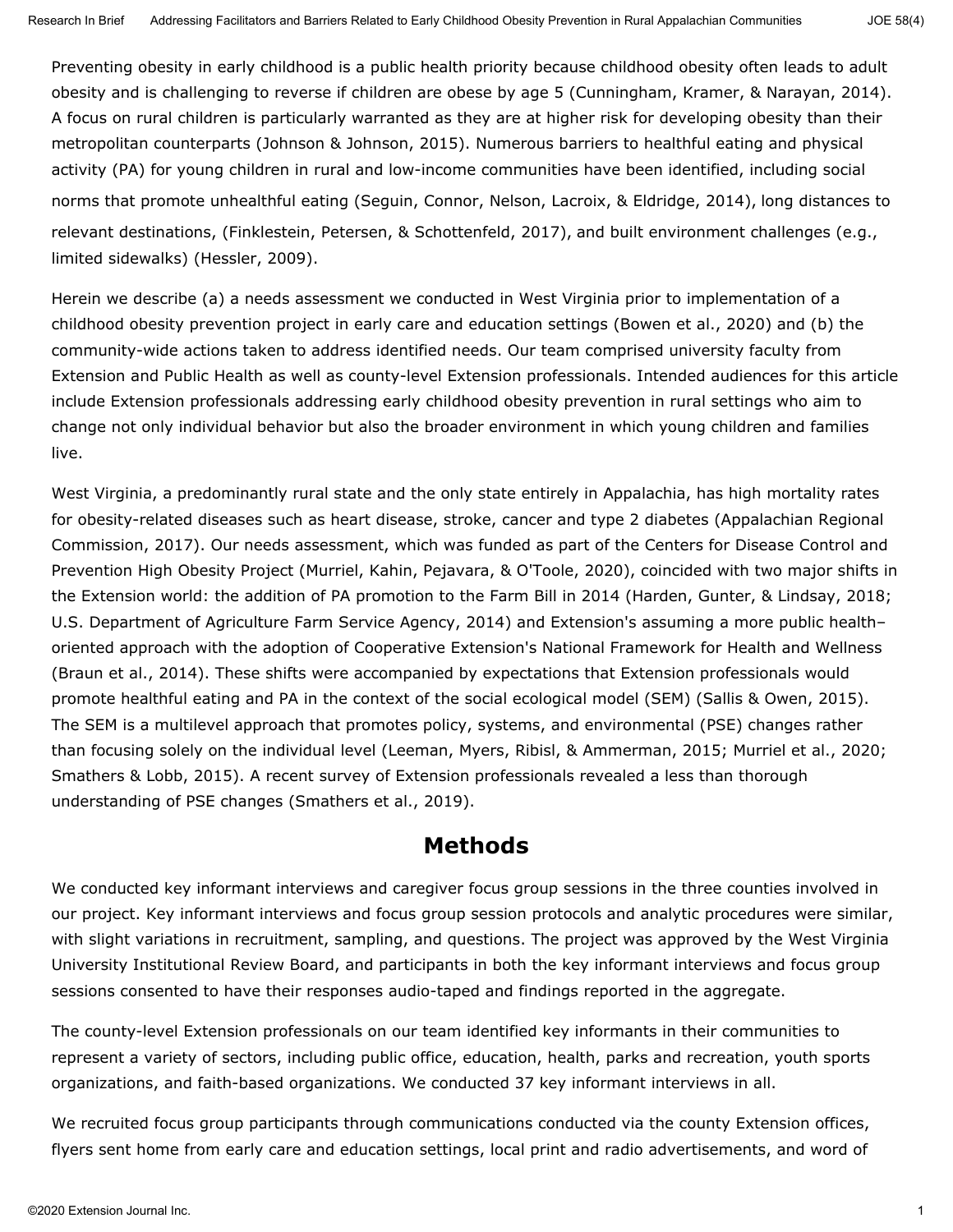mouth. A total of 26 caregivers participated in the three focus group sessions, with 11, nine, and six participants in the respective sessions. We provided a \$35 gift card incentive to each focus group participant, and childcare was available. At the beginning of each session, we asked focus group participants to complete a brief demographic questionnaire.

We developed a structured script for the key informant interviews and the focus group sessions, modified with permission from similar research (Fialkowski et al., 2014). The key informant interviews took approximately 45 min per informant, and the focus group sessions lasted between 2 and 2.5 hr. Our facilitators led each focus group session, with at least one other team member recording written notes to supplement the audio recording. Table 1 displays sample questions from both the key informant interviews and the focus group sessions.

#### **Table 1.**

Sample Questions from Key Informant Interviews and Focus Group Sessions

| <b>Study</b>                   |                                                                                                                                                                                   |  |  |  |
|--------------------------------|-----------------------------------------------------------------------------------------------------------------------------------------------------------------------------------|--|--|--|
| component                      | <b>Sample questions</b>                                                                                                                                                           |  |  |  |
| Key<br>informant<br>interviews | What is your role in the community, and how long have you been in that<br>role?                                                                                                   |  |  |  |
|                                | How does your community promote healthy eating and physical activity for<br>young children between 2 and 5 years of age?                                                          |  |  |  |
|                                | Who are the people or organizations in your community that promote<br>healthy eating? What can you do or change in your community to help<br>young children eat more healthfully? |  |  |  |
|                                | Where are healthy foods available in your community? Do restaurants and<br>food establishments in your community offer healthy food?                                              |  |  |  |
|                                | Are there enough options to purchase healthy food in your community?                                                                                                              |  |  |  |
|                                | What are ways you can increase healthy food consumption in your<br>community?                                                                                                     |  |  |  |
|                                | Where are fruits and vegetables available in your community? What are<br>ways or resources to increase fruit and vegetable availability in your<br>community?                     |  |  |  |
|                                | What community changes or community-based approaches can you think of<br>that help encourage young children to drink more water?                                                  |  |  |  |
|                                | What policies or programs can your community promote or enact to<br>discourage consumption of sugar-sweetened beverages?                                                          |  |  |  |
|                                | What existing programs, policies, and other resources support young<br>children to be physically active in your community?                                                        |  |  |  |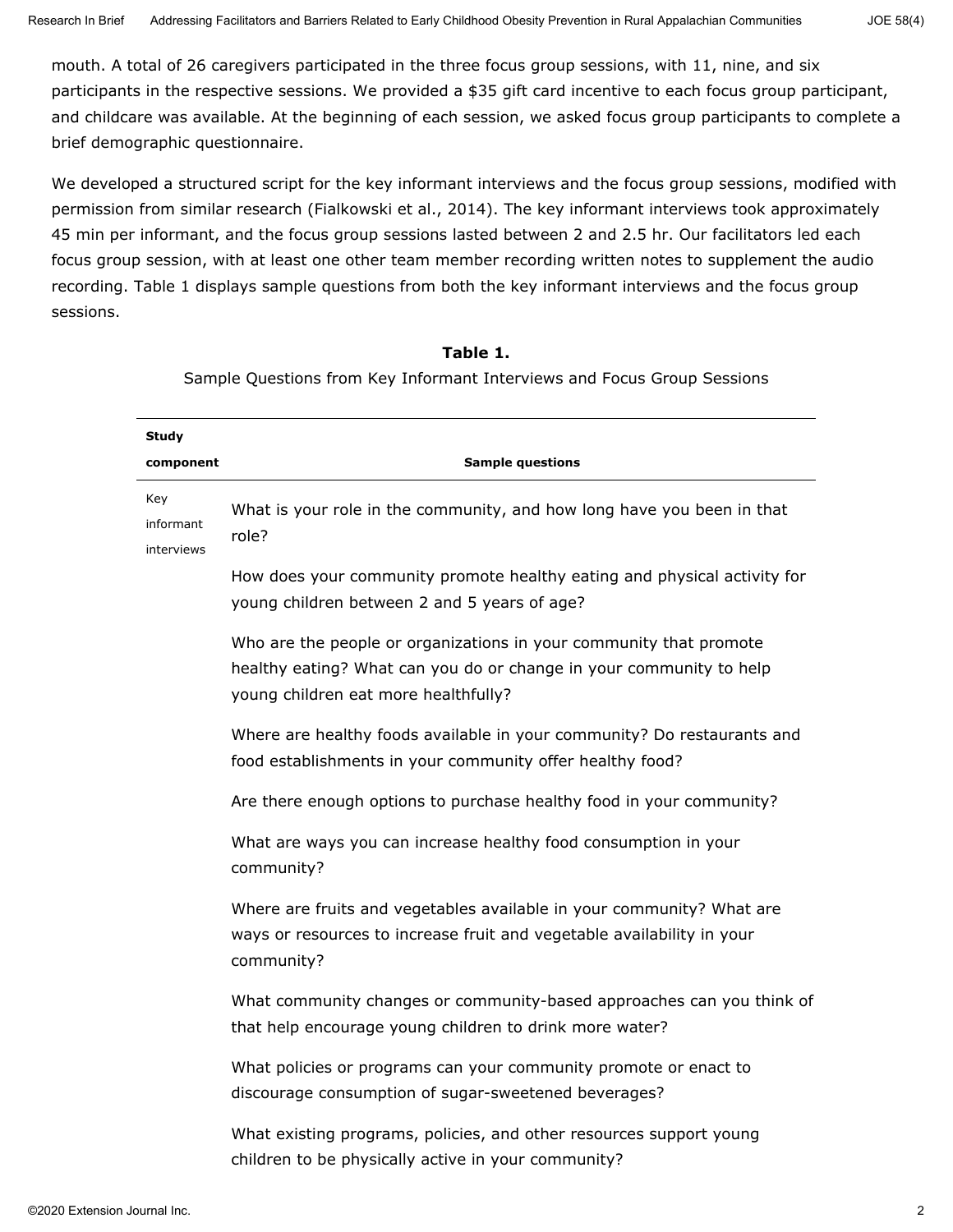What do you believe could be done to improve/increase physical activity for young children in the community?

What makes it easy for young children to spend time in front of a screen? If you wanted young children in your community to spend less time in front of a screen, what changes in your community or your surroundings would you recommend?

Who are the people or organizations in your community who promote physical activity for young children?

What are the best ways to get information on healthy eating and being active to families in your community? What can we do to make children eating healthier and being physically active a priority in the community?

If changes were made in your community to increase healthy eating and physical activity for young children, how do you think residents would respond? What barriers or challenges would need to be overcome?

### Focus group sessions

Ice breaker: Facilitator asks participants to share three things about themselves: (1) how many children they care for, (2) favorite place to eat in their community, and (3) favorite physical activities.

Are healthy eating and being physically active discussed openly in this community? If they are, where and why?

Are healthy eating and being physically active talked about at home? Think about your younger children—do you talk with them about healthy eating and being physically active? What about with extended family? What changes can be made at home to get young children to eat more healthy foods and to drink more water and drink less sugar-sweetened beverages?

The next question is about early care and education settings—places like child care centers, preschools, babysitters, and Head Start child care centers. Are healthy eating and physical activity talked about there? What changes can be made to those settings to promote healthy foods and to get young children to drink more water and drink fewer sugar-sweetened beverages?

What do you think communities, families, schools, or others in the community can do to encourage young children to eat healthy and be physically active?

What in your community might contribute to young children not eating healthy or not being physically active? Which of these could be easily changed? I want you to help really narrow this down. What does your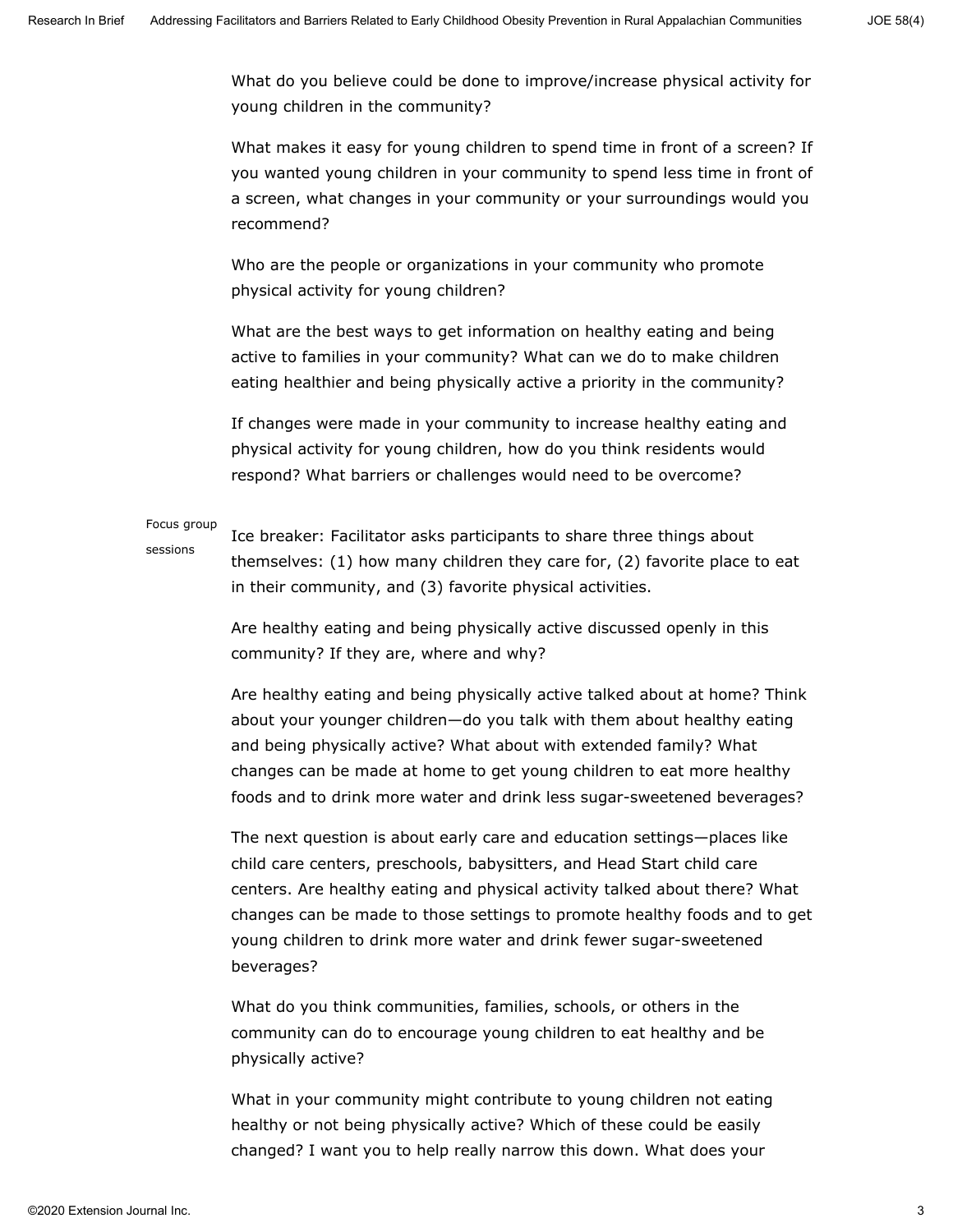community need? Or what would help young children eat healthier and be physically active? What's missing from your community to help?

What are some of the reasons that less healthy foods are chosen over healthy foods in your community?

What about any policies? Are there any policies in [community] that prevent people from eating healthy or from being physically active? Can you use the playgrounds at your schools?

What programs, events, activities that happen here, in [community], help people be healthy or be physically active, and where do you find them? If the answer is "There are none," tell me that.

What programs or other resources would help families support healthy eating and being physically active? What changes to the community or your surroundings would you recommend to decrease screen time and increase active play?

Who or what are the healthy role models for children in your community? And I'm not asking you to name any individuals, but what their title is or what their role is. So who are the role models in this community, the healthy role models for the children?

If you could identify three things that young children 2 to 5 years of age in your community need to develop healthy eating and physical activity behaviors, what are they?

If you could identify three things that young children 2 to 5 years of age need in early care and education settings (preschool, child care center, inhome family care provider) to eat healthier and be more physically active, what would those be?

Thinking outside the box, what are some ideas, policies, programs, or activities you can think of that can help your community and early care and education settings in your community help kids eat healthy and be active?

### **Analysis**

All recordings were transcribed verbatim and independently reviewed by two members of our team using a uniform codebook. The codebook was developed first using core categories based on the question guides, which represented topics of primary interest. Additional subcore categories were added to provide more detail or to provide a particular context for the core categories. The two reviewers compared their independently derived codes and resolved any coding discrepancies through consensus. One additional reviewer on our team reviewed all transcripts for consistency.

Coded transcripts were entered in Atlas Ti software (v.7.5.18) for thematic analysis. Two main categories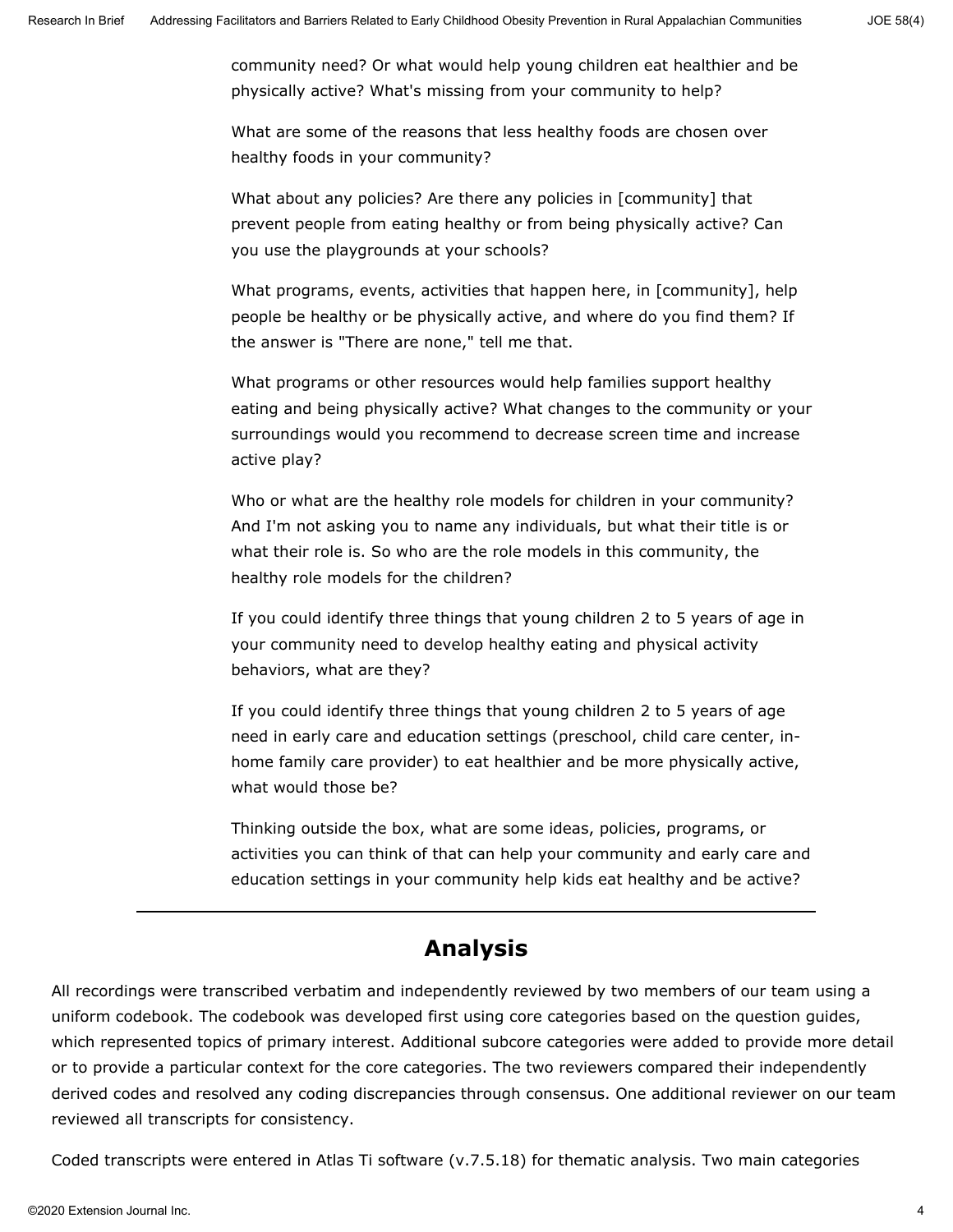(healthful eating and PA) and three subcategories (facilitators, barriers, and suggestions) formed the organizing framework for the thematic analysis. Themes were identified on the basis of number of coded responses and descriptive quotations. Data saturation was achieved when no new themes emerged in both the key informant interviews and focus group sessions.

### **Results**

The 37 key informants represented the following sectors: public schools (*n* = 10), local government (*n* = 7), health/health care (*n* = 6), parks, recreation, and sports (*n* = 4), faith-based organizations (*n* = 4), local coalitions  $(n = 3)$ , youth-serving organizations  $(n = 2)$ , and a farmers' market  $(n = 1)$ .

Eleven, nine, and six caregivers participated in the three focus group sessions, respectively. All identified as White/Caucasian. The average age of participants was 33 years; ages ranged from 19 to 60 years. Most participants (81%) were female, and the length of time they had resided in their counties ranged from 3 to more than 45 years (average length of residency was 21 years).

In general, eating was discussed more often than PA during the key informant interviews, whereas caregivers in the focus groups commented more about PA. Overall, barriers were mentioned more often than facilitators by both key informants and caregivers. A barrier was mentioned almost twice as often as a facilitator during key informant interviews and more than twice as often during caregiver sessions. Both key informants and caregivers offered several suggestions and ideas for their communities.

## **Key Informant Interview Results**

Table 2 displays facilitator, barrier, and suggestion key concepts and supportive quotes from the key informant interviews for each topic area (healthful eating and PA).

| <b>Supporting quotes</b>                                                                |
|-----------------------------------------------------------------------------------------|
| Healthful eating facilitators                                                           |
| KI-5: A lot of people around here do have their own gardens.                            |
| KI-6: There is a farmers' market that starts in the summer It's right downtown          |
| and within walking distance of the neighborhoods.                                       |
| KI-7: We don't allow anything here except plain water. No colored water, no flavored    |
| water, no nothing, [and] no juices.                                                     |
| Healthful eating barriers                                                               |
| KI-8: Certain parents are afraid to buy them [vegetables]—because especially if they    |
| are on a fixed income, or say they only have the \$10 voucher. Why would they           |
| purchase an eggplant if they don't even know if their child will even eat it?           |
| KI-9: The city park doesn't even have a water fountain in it. So, we're begging for the |
| kid to go and buy a pop or an energy drink. That would help if we had water fountains   |
| out instead of pop machines.                                                            |
|                                                                                         |

### **Table 2.**

Key Concepts and Supporting Quotes from Key Informants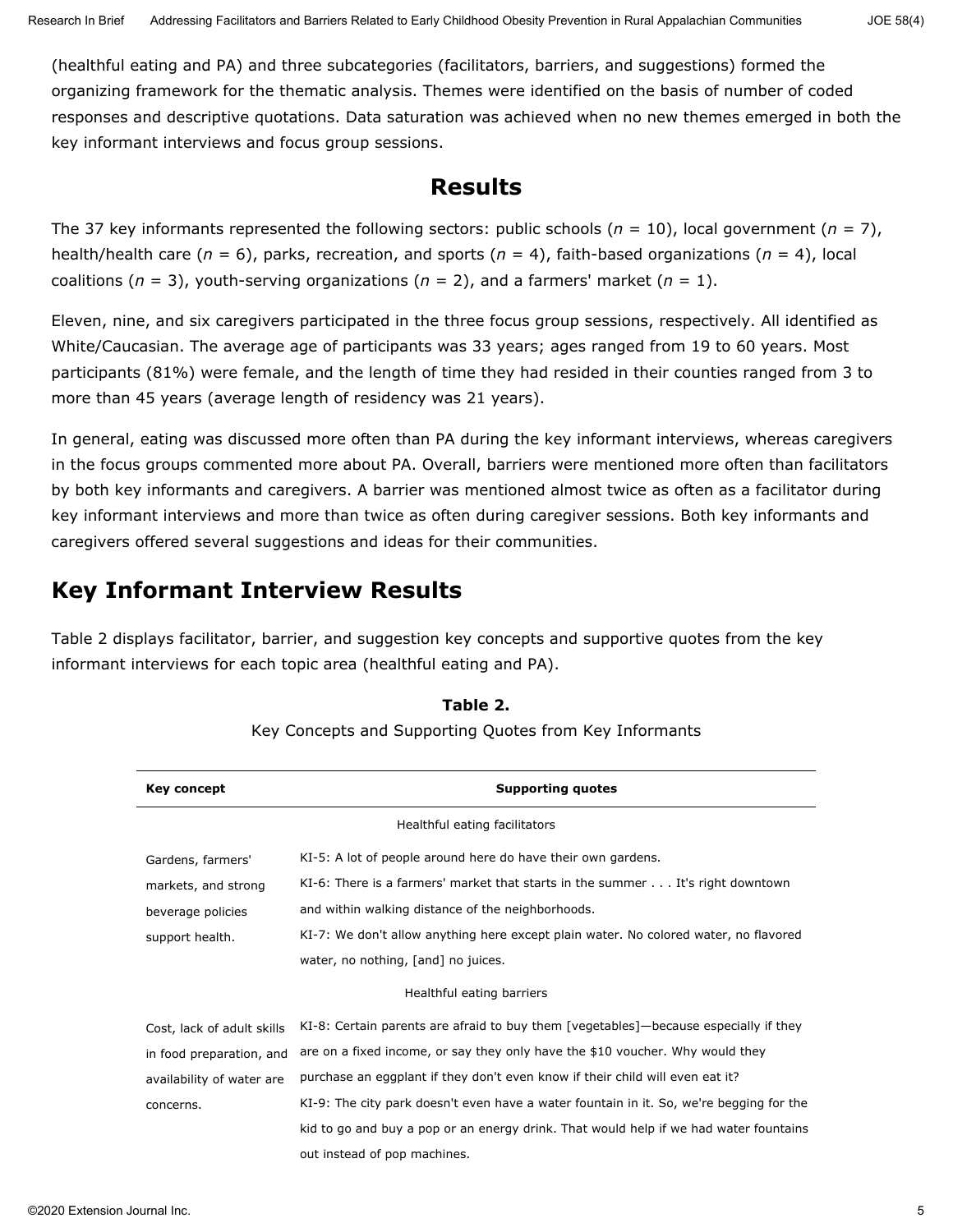|                        | KI-10: I've been in food service or family service science with schools in West Virginia      |
|------------------------|-----------------------------------------------------------------------------------------------|
|                        | since 1975, and I'm just really concerned about the path that we're taking. I don't           |
|                        | think people are entering adulthood with the skills they need to properly know what           |
|                        | they should or should not be feeding.                                                         |
|                        | PA facilitators                                                                               |
| Education about the    | KI-1: I do hear all the girls talk about TV time not being healthy from the daycare.          |
| negative effects of    | KI-2: They put in the walking trail, and I think they were trying to do a bike night in       |
| screen time and        | the community. I think those are good initiatives. The longer it's here, the more             |
| availability of PA     | people will think to do it. I think that the bigger towns really need to come up with         |
| resources are          | ideas like that, and better promote them or promote them longer.                              |
| strengths.             |                                                                                               |
|                        | PA barriers                                                                                   |
| Competition with       | KI-3: There are too many kids that are sedentary because they're parked in front of           |
| sedentary activities   | the television or video box, and they are not getting enough exercise.                        |
| hinders PA.            | KI-4: It's very difficult, especially when both adults or whatever adult you have in the      |
|                        | home is tired, and it's just easier to let your kid watch TV or be on an iPad or              |
|                        | computer or video game or something.                                                          |
|                        | Suggestions                                                                                   |
| Education and          | KI-10: I think we need to make people more aware of the options [meal preparation]            |
| caregivers as positive | that they could have [and] how they could fix some of those foods differently.                |
| role models are        | KI-11: Specifically, [for children] 2-5 years of age, I think it starts in the home $\dots$ I |
| warranted.             | think it's up to us as adults to set better examples.                                         |

## **Caregiver Focus Group Session Results**

Table 3 displays facilitator, barrier, and suggestion key concepts and supportive quotes from the caregiver focus group sessions for each topic area (healthful eating and PA).

| Key concept(s)                | <b>Supporting quotes</b>                                                      |
|-------------------------------|-------------------------------------------------------------------------------|
|                               | Healthful eating facilitators                                                 |
| School policies and household | C-8: The Head Start where my little girl goes, they've done a lot of stuff on |
| rules combined with a         | nutrition. Before, she loved pop. Now you can stick a bottle of water and a   |
| supportive environment enable | bottle of pop in front of her, [and] she will choose the water.               |
| healthful food/beverage       | C-9: In my house if you want a snack, you have to eat a fruit or              |
| consumption.                  | vegetable. You want to play with your electronics, well, you have to be       |
|                               | outside for a while first. Because, otherwise, kids would do whatever they    |
|                               | want.                                                                         |

#### **Table 3.**

Key Concepts and Supporting Quotes from Caregiver Focus Group Sessions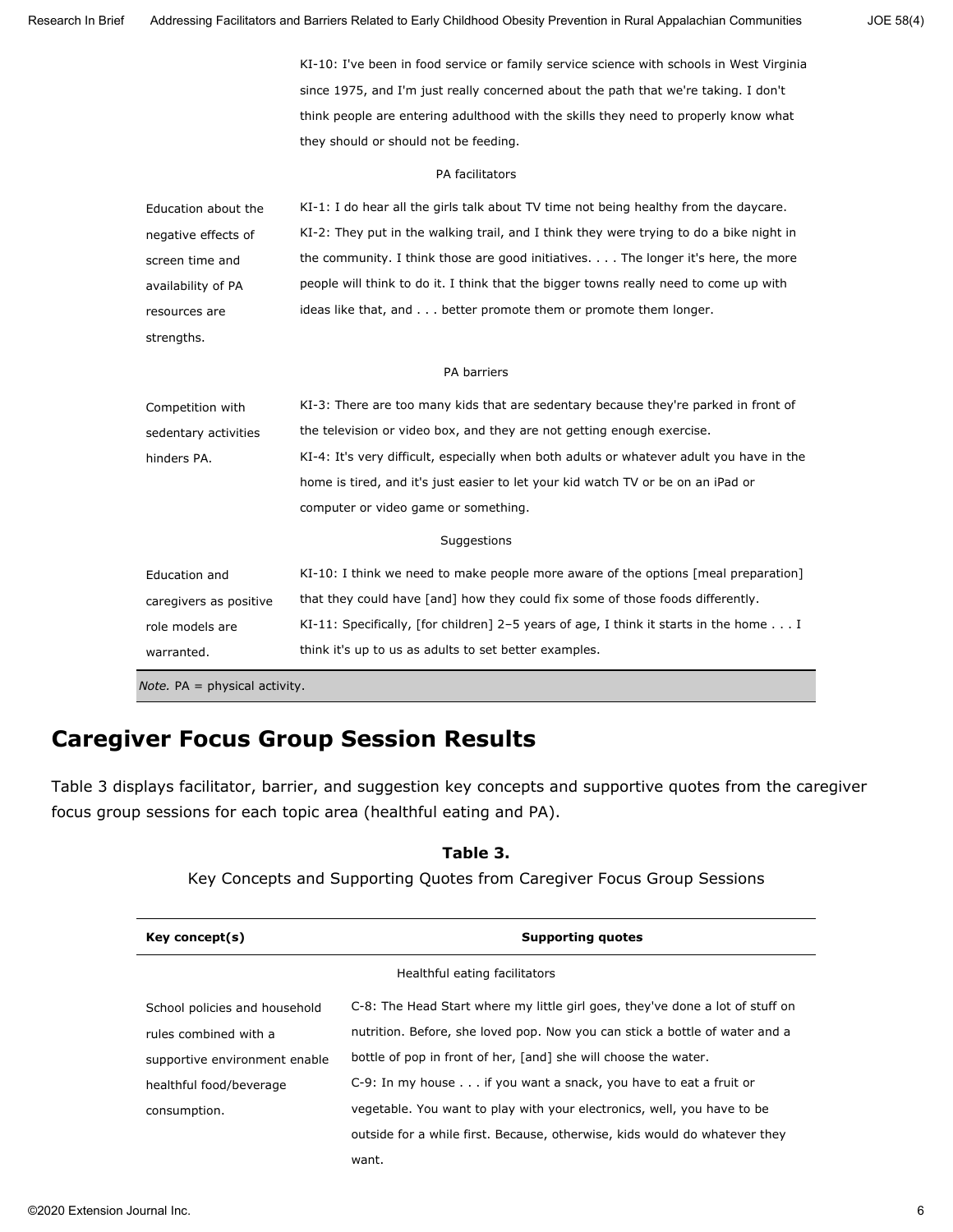Research In Brief Addressing Facilitators and Barriers Related to Early Childhood Obesity Prevention in Rural Appalachian Communities JOE 58(4)

C-10: I've been to a couple, like, parties and things. It's always healthy snacks, vegetables with ranch dip, or something like that.

Healthful eating barriers

| Long distances to acquire          | C-11: I have to make a special trip, like 35 to 40 minutes, to get what we         |
|------------------------------------|------------------------------------------------------------------------------------|
| healthful foods coupled with       | need in our house.                                                                 |
| limited local availability, low    | C-12: The downfall about going to our grocery store here in town-we have           |
| quality, and cost pose             | one grocery store to choose from in the entire county—and if you buy a bag         |
| challenges to healthful eating.    | of apples or a bunch of bananas, you'd better eat them in the next day or two      |
|                                    | because they're going to go bad. The quality is very poor.                         |
|                                    | C-13: Healthy food is expensive. It's 10 cents for a pack of ramen noodles. If     |
|                                    | you want to buy a bunch of bananas, you're looking at a lot of money,              |
|                                    | comparative. People on a fixed income, they just can't afford it.                  |
| Junk food is pervasive.            | C-14: There's more exposure to junk food. My daughter is in pre-K, and she         |
|                                    | came home with a list of suggested snacks. And on the list of suggested            |
|                                    | snacks were items like cheese puffs or Rice Krispies treats and cookies.           |
| Time constraints inhibit healthful | C-15: I think, as parents, we all want our children to eat well and healthy.       |
| eating.                            | Me, being a full-time [worker] it's often hard to fit those in. I believe          |
|                                    | that's why you see them visiting McDonald's drive-through [or] you see them        |
|                                    | at Pizza Hut after the game or after practice.                                     |
|                                    | PA facilitators                                                                    |
| Children are learning new PA       | C-1: Both my daughters know little pieces of yoga. And I've never done yoga        |
| skills and have other unique       | in my life. They got that from somewhere.                                          |
| opportunities for PA.              | C-2: The college does provide those activities. It just did a local Olympics       |
|                                    | I take my kids there, but there were maybe six younger kids from our               |
|                                    | community. They had so much fun. It was like the Olympics. They had these          |
|                                    | different stations set up. It was a physically active, nonstop 2 hours.            |
|                                    | PA barriers                                                                        |
| Lack of sidewalks and PA           | C-3: There are no sidewalks all the way through town. It is quite annoying to      |
| opportunities hinder active        | try to walk. If I don't have a car and I am trying to walk to church, I can't      |
| living.                            | walk on the sidewalk the whole way. You have to cross the highway multiple         |
|                                    | times to get to where you want to go because the sidewalks randomly end.           |
|                                    | C-4: There's nothing to do here besides put your kids in a sport. There's no       |
|                                    | skating rink. We used to have swim nights on Tuesdays and Thursdays at             |
|                                    | the middle school pool. But that doesn't open until October.                       |
| Caregivers are inadequate role     | C-5: Parents are sitting in front of the television, and they're playing on the    |
| models.                            | phone or their iPad or their tablet or their electronics. It's easier to give your |
|                                    | kid a little iPad tablet, and they'll sit there next to you and not have a         |
|                                    | conversation [than to encourage them to] go outside and play.                      |
|                                    | C-6: I've been watching the younger generation, and they're not as active as       |
|                                    | when we were their age. $\dots$ They don't have the gumption—most of the ones      |
|                                    | I've run into-don't have the gumption to get up and go or do anything.             |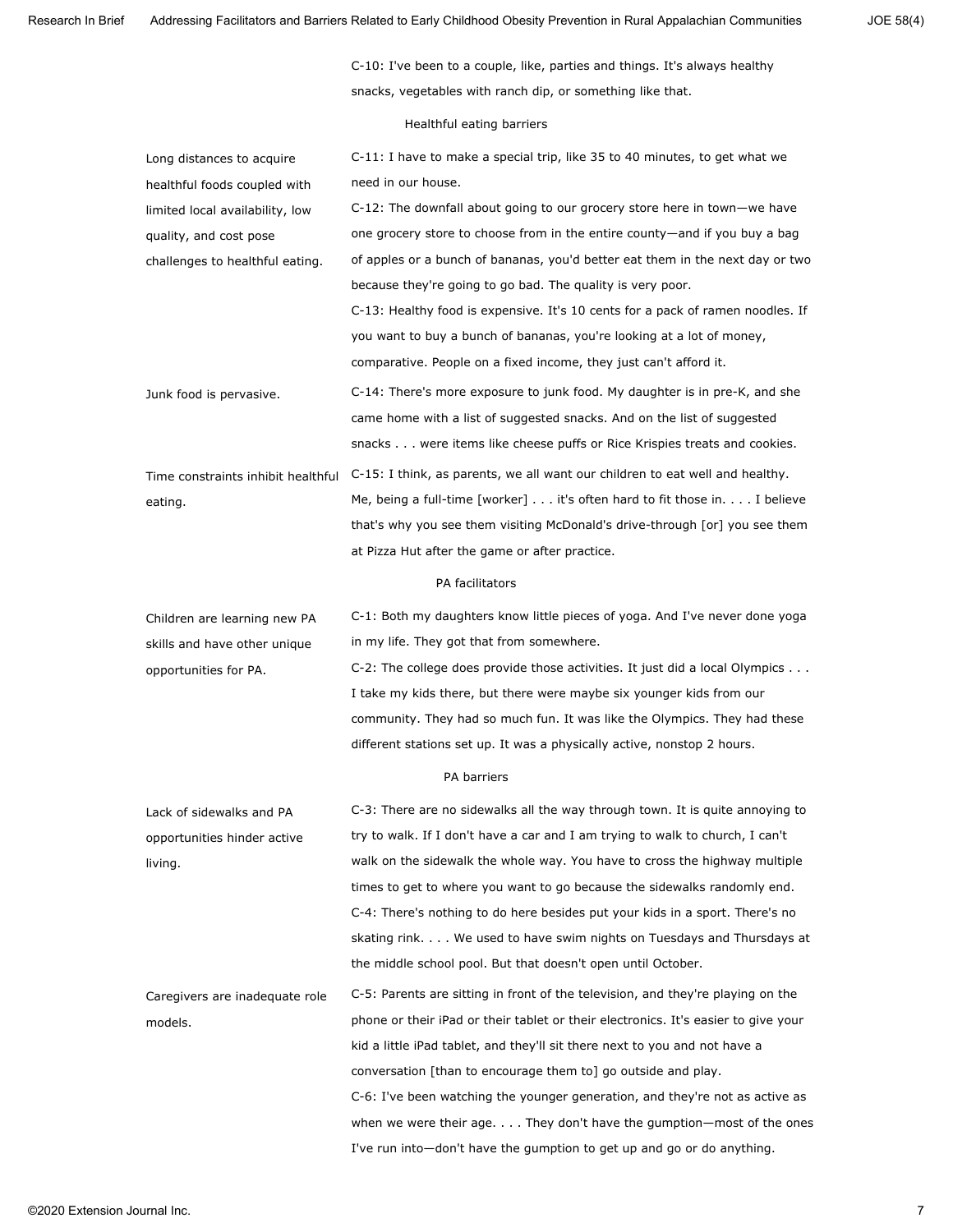| Research In Brief | Addressing Facilitators and Barriers Related to Early Childhood Obesity Prevention in Rural Appalachian Communities |                                                                                 |  |  |  |  |
|-------------------|---------------------------------------------------------------------------------------------------------------------|---------------------------------------------------------------------------------|--|--|--|--|
|                   | Communication is poor.                                                                                              | C-7: Those activities are already in place $\dots$ if we don't know about them, |  |  |  |  |
|                   |                                                                                                                     | we can't take advantage of them.                                                |  |  |  |  |
|                   | Suggestions                                                                                                         |                                                                                 |  |  |  |  |
|                   | Creative ideas include                                                                                              | C-16: Make food fun, and make exercise fun. I mean, at that age, it has to be   |  |  |  |  |
|                   | emphasizing the fun factor and                                                                                      | fun, or we are not going to have any.                                           |  |  |  |  |
|                   | creating a PA equipment reuse                                                                                       | C-17: It would be really nice if there were open and active programs for        |  |  |  |  |
|                   | system.                                                                                                             | hand-me-down stuff, for the soccer goal that your kid doesn't use anymore;      |  |  |  |  |
|                   |                                                                                                                     | 2- to 5-year-old [children] grow out of it so fast.                             |  |  |  |  |
|                   |                                                                                                                     | C-18: They used to have a cooking class and it was excellent. I miss it.        |  |  |  |  |
|                   |                                                                                                                     | . I learned to use some things that I would have never used in my home and      |  |  |  |  |
|                   |                                                                                                                     | didn't know how to use. My son, it was the best thing for him. He still asks    |  |  |  |  |
|                   |                                                                                                                     | about when we're going to have cooking classes again.                           |  |  |  |  |
|                   | <i>Note.</i> $PA = physical activity$ .                                                                             |                                                                                 |  |  |  |  |

## **Examples of Themes Mapped onto the SEM**

Examples of the themes (facilitators and barriers) were mapped onto an adapted SEM (Davison & Birch, 2001) to enable a visual representation at the various levels of the SEM. As can be seen in Figure 1, facilitators (+) and barriers (−) spanned multiple levels of the SEM and offered numerous points of potential intervention.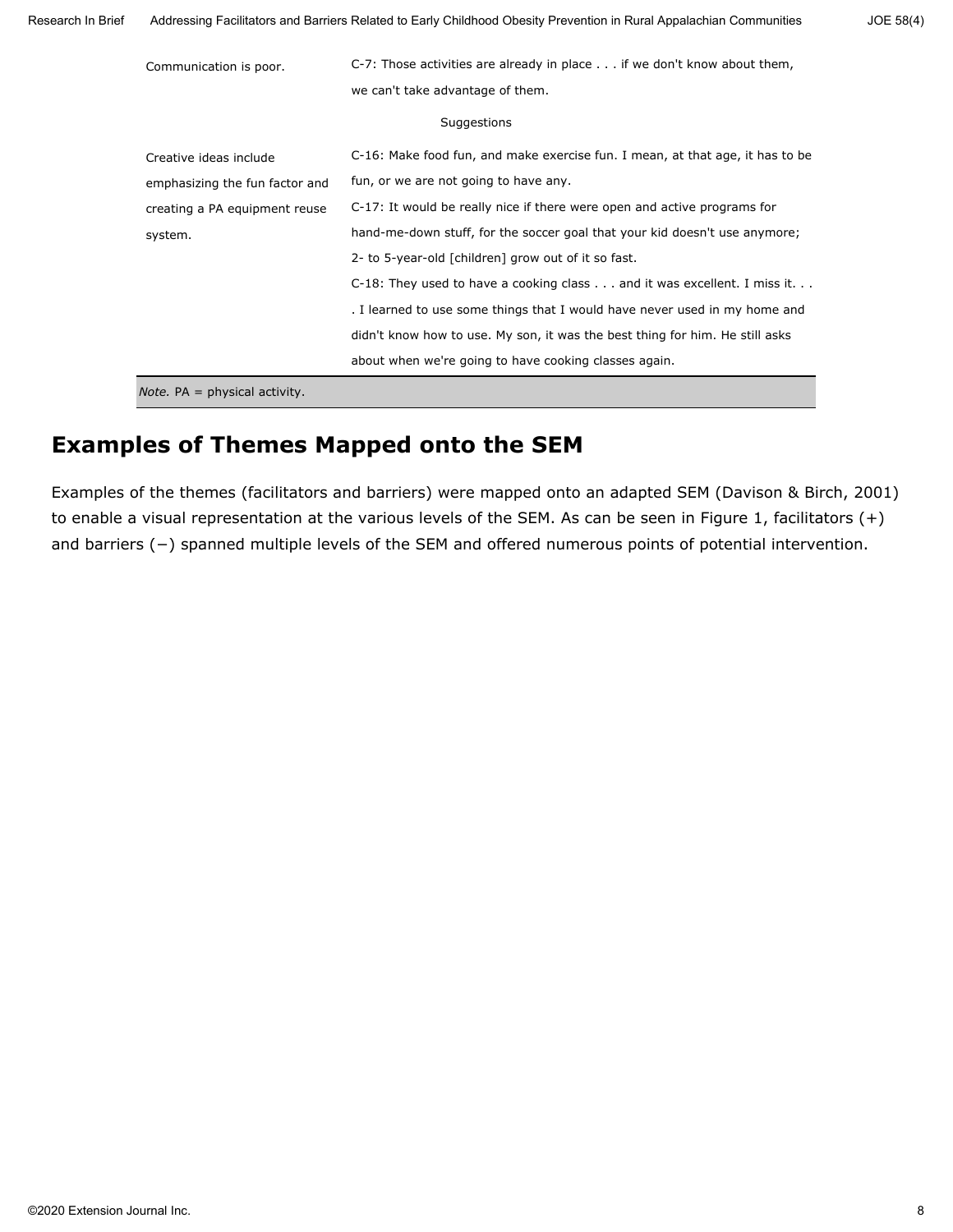### **Figure 1.**

Theme Examples and the Social Ecological Model



*Note.* PA = physical activity.

### **Community Action**

The needs assessment yielded a rallying point around which rural communities can improve community environments for families with young children because it provided local critical contextual information. Community advisory committees (CACs), facilitated by the county-level Extension professionals on our team, were formed in each county. Each CAC was comprised of approximately 10 members who met quarterly to help plan and coordinate community-wide activities. CAC members represented a variety of sectors, including care giving, education, health, public office, and faith-based organizations. The county-level Extension professionals reviewed summaries of the needs assessment with their local CACs to help set priorities. We launched a health messaging campaign in each of the three counties, informed by Lanigan (2011), encouraging (a) daily consumption of a variety of fruits and vegetables, (b) active play every day, and (c) outdoor play. The messages were designed to combat the negative message environment identified in the needs assessment and to foreshadow messages that would be introduced as part of our childhood obesity prevention project in early care and education settings. CACs were actively engaged in distribution of messaging, including on billboards, grocery cart signs, and posters in health care settings.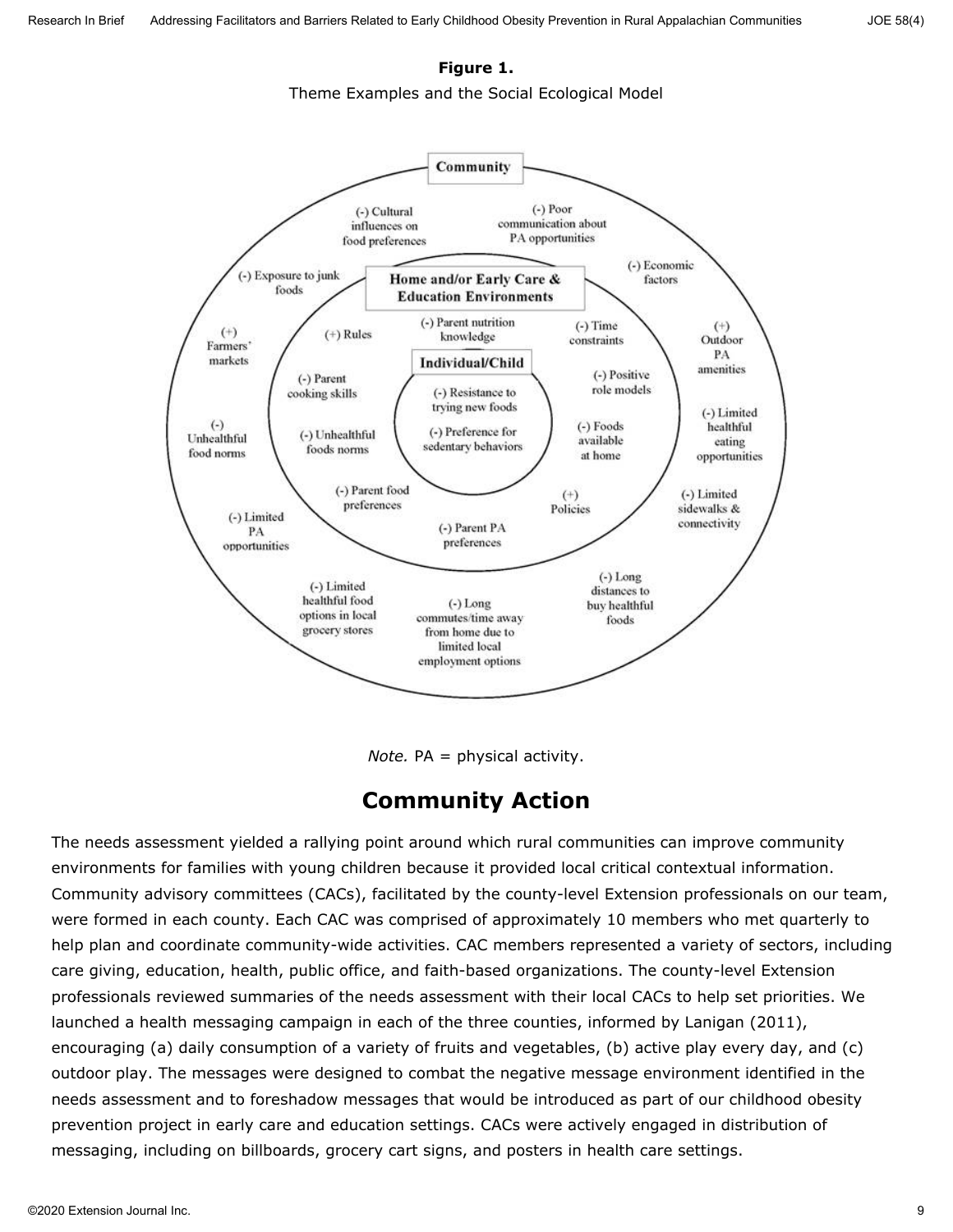CACs worked with us to implement a grant process for responding to identified needs. A total of 28 projects were funded, including projects involving

- natural playscapes,
- playground equipment enhancements geared toward young children,
- walking trails,
- garden-based learning,
- high tunnels,
- outdoor water fountains, and
- outdoor pavilions/learning centers.

These projects leveraged an additional \$135,804 in the form of in-kind donations, labor, moneys from fundraisers and grants, and volunteer time, a 200% increase from the \$65,000 invested through the initial funding process. Natural playscapes, which use the environment rather than prefabricated equipment to engage children, were a new concept for these communities. Over 50 volunteers came together and created play spaces out of plants, logs, and other natural elements to enable young children the opportunity to reap the health, developmental, and social benefits of outdoor play and exploration (Coe, Flynn, Wolff, Scott, & Durham, 2014; Peterborough Public Health, 2017). Each CAC also hosted a sustainability training and developed action plans to continue and expand these efforts after ending of the grant funding.

# **Limitations and Strengths**

As with many qualitative inquiries, our sample size was small, limiting generalizability to other populations. Our coding process was thorough, given that after two coders independently coded all transcripts and resolved differences through consensus, a third person reviewed all codes for consistency. The inclusion of both key informants and caregivers to obtain a range of perspectives was another strength of our study (McKenna, Iwasaki, Stewart, & Main, 2011).

# **Discussion and Implications for Extension**

Our needs assessment provided a community-level exploration of facilitators and barriers to promoting healthful eating and increasing PA among young children in rural communities. Both key informants and caregivers identified similar areas of concern about healthful eating. However, key informants and caregivers diverged in their perceptions about PA opportunities, with key informants indicating numerous opportunities but caregivers reporting limited opportunities and deficient communication about existing opportunities. Both groups identified barriers to healthful eating and PA for young children in rural and low-income communities similar to those identified previously in the literature. In particular, our findings support other research in rural communities suggesting interconnections among barriers—for example, the barrier of long distances to access food ties directly to the barrier of lack of time (Seguin et al., 2014).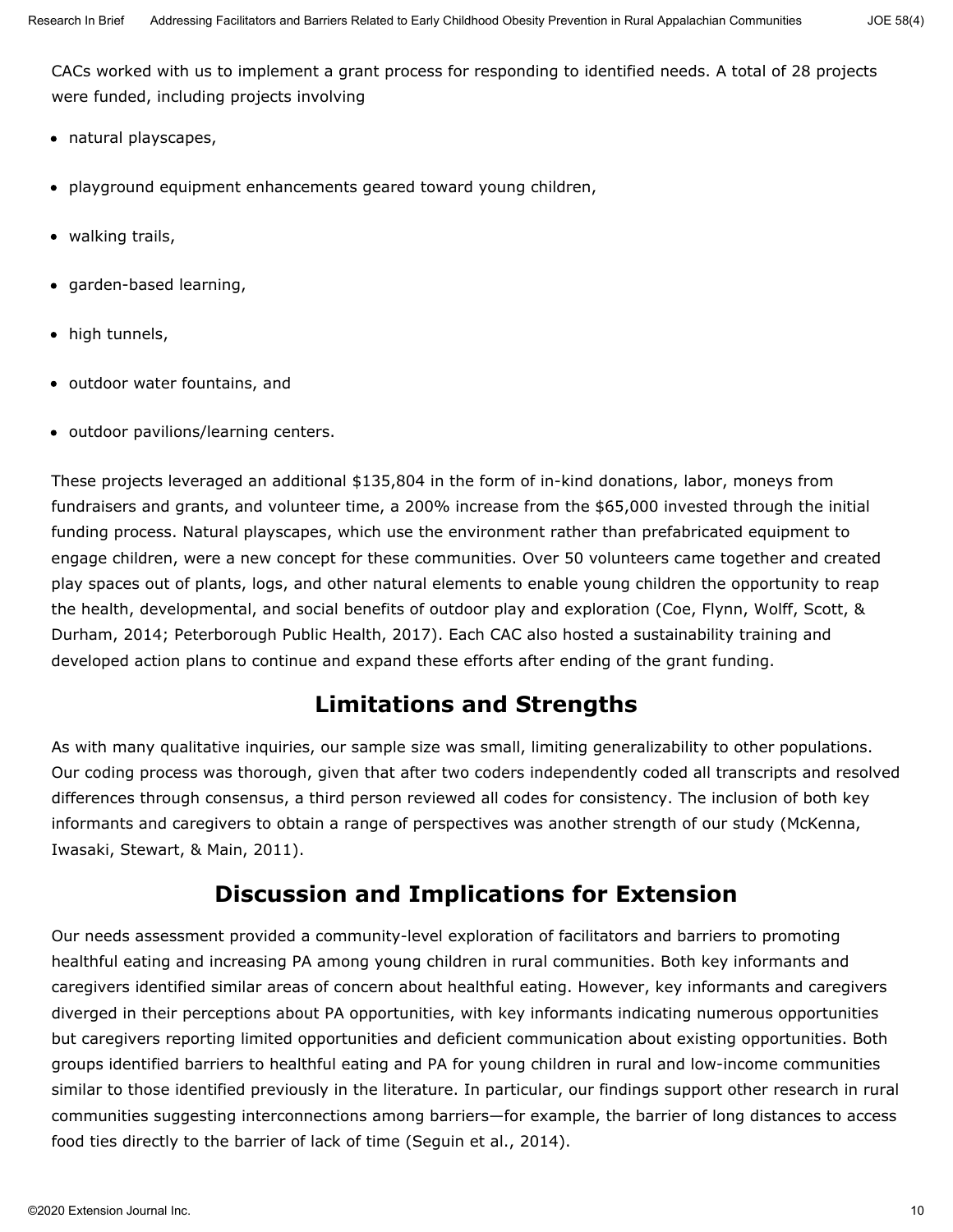Key stakeholders and caregivers in each of our project counties, facilitated by local Extension professionals, came together to address some of these barriers in order to improve the broader environment in which families with young children live and play. Providing local contextual data via our needs assessment facilitated this process. Collaborative efforts such as these, although sometimes lacking in rural areas, are essential to building a community's capacity to address obesity (Barnidge et al., 2013). The National Framework for Health and Wellness (Braun et al., 2014) encourages Extension professionals to engage with diverse sectors in their communities. Purposeful engagement of community members and volunteers by Extension professionals is recommended for empowering others to address community needs with local solutions (Washburn, 2017). The efforts described here can inform other Extension professionals working with rural communities.

### **Disclaimer and Acknowledgments**

This publication was supported by Cooperative Agreement Number 5NU58DP005488-02-00 from the Centers for Disease Control and Prevention. Its contents are solely the responsibility of the authors and do not necessarily represent the official view of the Centers for Disease Control and Prevention.

We wish to thank the key informants and caregivers who gave their time and insights to our effort as well as all the volunteers who came out to improve the broader environments in which rural families with young children live and play.

### **References**

Appalachian Regional Commission. (2017). *Creating a culture of health in Appalachia—Health disparities and bright spots. Key findings West Virginia.* Retrieved from [https://www.arc.gov/images/appregion/fact\\_sheets/HealthDisparities2017/WVHealthDisparitiesKeyFindings8-](https://www.arc.gov/images/appregion/fact_sheets/HealthDisparities2017/WVHealthDisparitiesKeyFindings8-17.pdf) [17.pdf](https://www.arc.gov/images/appregion/fact_sheets/HealthDisparities2017/WVHealthDisparitiesKeyFindings8-17.pdf)

Barnidge, E. K., Radvanyi, C., Duggan, K., Motton, F., Wiggs, I., Baker, E. A., & Brownson, R. C. (2013). Understanding and addressing barriers to implementation of environmental and policy interventions to support physical activity and healthy eating in rural communities. *Journal of Rural Health*, *29*(1), 97–105.

Birch, L. L., Parker, L., & Burns, A. (2011). Institute of Medicine. Committee on Obesity Prevention Policies for Young Children. In *Early childhood obesity prevention policies*. Washington, DC: National Academies Press.

Bowen, E., Murphy, E., O'Hara-Tompkins, N., Crum, G., Fincham, H., & Burkhart-Polk, M. (2020). Early childhood obesity prevention in rural West Virginia: Extension's role and lessons learned. *Journal of Human Sciences*, *8*(1), 163–177.

Braun, B., Bruns K., Cronk, L., Fox, L. K., Koukel, S., Le Menestrel, S., . . . Warren, T. (2014). *Cooperative Extension's national framework for health and wellness.* Retrieved from [http://www.aplu.org/members/commissions/food-environment-and-renewable](http://www.aplu.org/members/commissions/food-environment-and-renewable-resources/CFERR_Library/national-framework-for-health-and-wellness/file)[resources/CFERR\\_Library/national-framework-for-health-and-wellness/file](http://www.aplu.org/members/commissions/food-environment-and-renewable-resources/CFERR_Library/national-framework-for-health-and-wellness/file)

Centers for Disease Control and Prevention. (2018). Overweight & obesity: Childhood obesity facts, 2018. Retrieved from <http://www.cdc.gov/obesity/data/childhood.html>

Coe, D. P., Flynn, J. I., Wolff, D. L., Scott, S. N., & Durham, S. (2014). Children's physical activity levels and utilization of a traditional versus natural playground. *Children, Youth and Environments*, *24*(3), 1–15.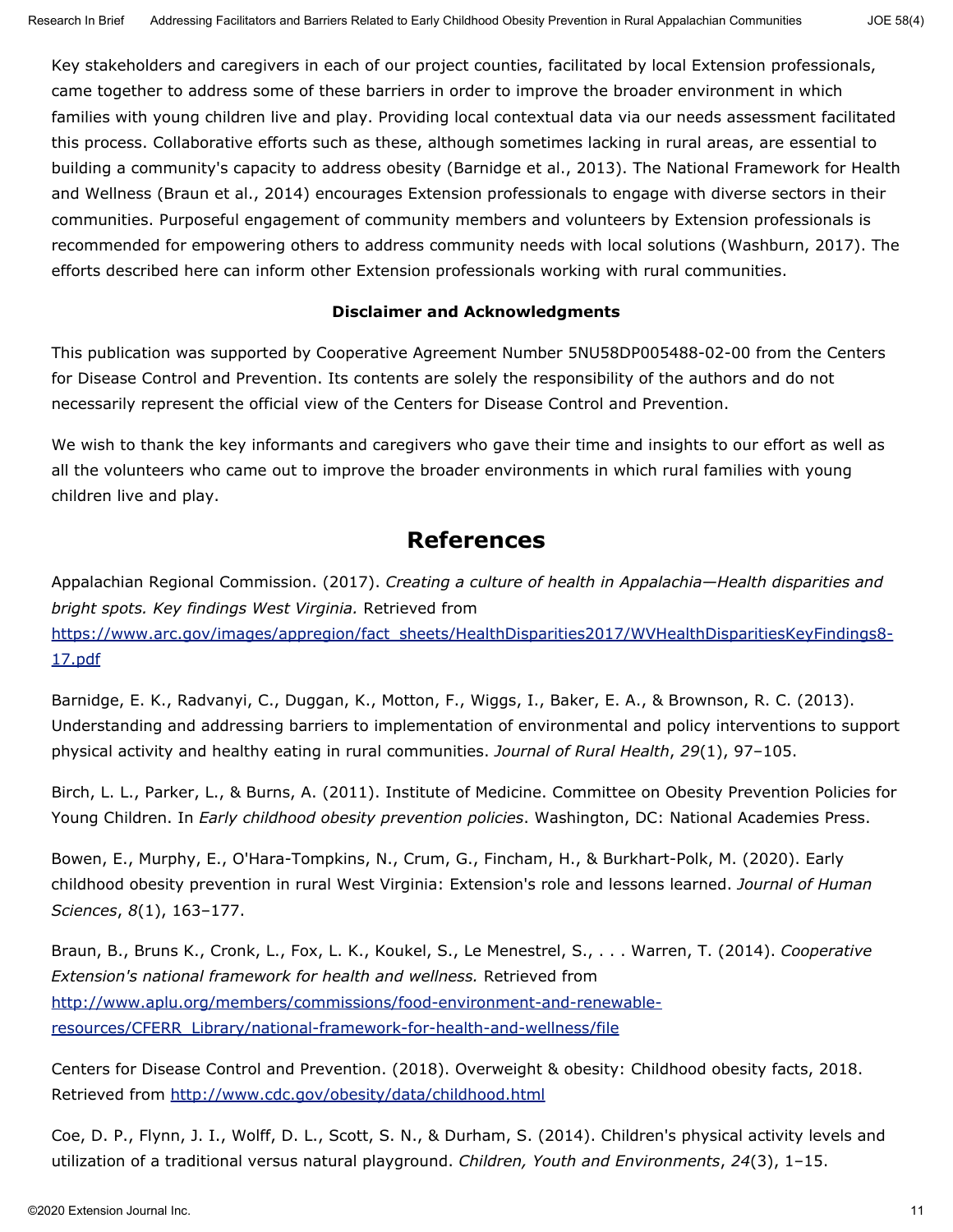Cunningham, S. A., Kramer, M. R., & Narayan, K. M. (2014). Incidence of childhood obesity in the United States. *New England Journal of Medicine*, *370*(5), 403–11.

Davison, K., & Birch, L. (2001). Childhood overweight: A contextual model and recommendations for future research. *Obesity Review*, *2*(3), 159–171.

Fialkowski, M. K., DeBaryshe, B., Bersamin, A., Nigg, C., Guerrero, R. L., Rojas, G., . . . Novotny, R. (2014). A community engagement process identifies environmental priorities to prevent early childhood obesity: The Children's Healthy Living (CHL) program for remote, underserved populations in the US affiliated Pacific Islands, Hawaii and Alaska. *Maternal and Child Health Journal*, *8*(10), 2261–2274.

Finkelstein, D. M., Petersen, D. M., & Schottenfeld, L. S. (2017). Promoting children's physical activity in lowincome communities in Colorado: What are the barriers and opportunities? *Preventing Chronic Disease*, *14*(2). Retrieved from [https://www.cdc.gov/pcd/issues/2017/17\\_0111.htm](https://www.cdc.gov/pcd/issues/2017/17_0111.htm)

Harden, S. M., Gunter, K. B., & Lindsay, A. R. (2018). How to leverage your state's land grant Extension system: Partnering to promote physical activity. *Translational Journal of the American College of Sports Medicine*, *3*(5), 113–118.

Hessler, K. L. (2009). Physical activity behaviors of rural preschoolers. *Pediatric Nursing*, *35*(4), 246–253.

Johnson, J. A., & Johnson, A. M. (2015). Urban–rural differences in childhood and adolescent obesity in the United States: A systematic review and meta-analysis. *Childhood Obesity*, *11*(3), 233–241.

Lanigan, J. D. (2011). The substance and sources of young children's healthy eating and physical activity knowledge: Implications for obesity prevention efforts. *Child: Care, Health and Development*, *37*(3), 368–376.

Leeman, J., Myers, A. E., Ribisl, K. M, & Ammerman, A. S. (2015). Disseminating policy and environmental change interventions: Insights from obesity prevention and tobacco control. *International Journal of Behavioral Medicine*, *22*(3), 301–311.

McKenna, S. A., Iwasaki, P. G., Stewart, T., & Main, D. S. (2011). Key informants and community members in community-based participatory research: One is not like the other. *Progress in Community Health Partnerships*, *5*(4), 387–397.

Murriel, A. L., Kahin, S., Pejavara, A., & O'Toole, T. (2020). The High Obesity Program: Overview of the Centers for Disease Control and Prevention and Cooperative Extension Services efforts to address obesity. *Preventing Chronic Disease*, *17*, 190235.

Peterborough Public Health. (2017). Outdoor play spaces: An evidence review. Retrieved from [https://www.peterboroughpublichealth.ca/wp-content/uploads/2018/05/2017-08-31-Outdoor-Playspaces-](https://www.peterboroughpublichealth.ca/wp-content/uploads/2018/05/2017-08-31-Outdoor-Playspaces-Evidence-Report-FINAL-1.pdf)[Evidence-Report-FINAL-1.pdf](https://www.peterboroughpublichealth.ca/wp-content/uploads/2018/05/2017-08-31-Outdoor-Playspaces-Evidence-Report-FINAL-1.pdf)

Sallis, J. F., & Owen, N. (2015). Ecological models of health behavior. In K. Glanz, B. K. Rimer, & K. Viswanath (Eds.), *Health behavior: Theory, research, and practice* (5th ed., pp. 43–64). San Francisco, CA: Jossey-Bass.

Seguin, R., Connor, L., Nelson, M., Lacroix, A., & Eldridge, G. (2014). Understanding barriers and facilitators to healthy eating and active living in rural communities. *Journal of Nutrition and Metabolism*, Article ID